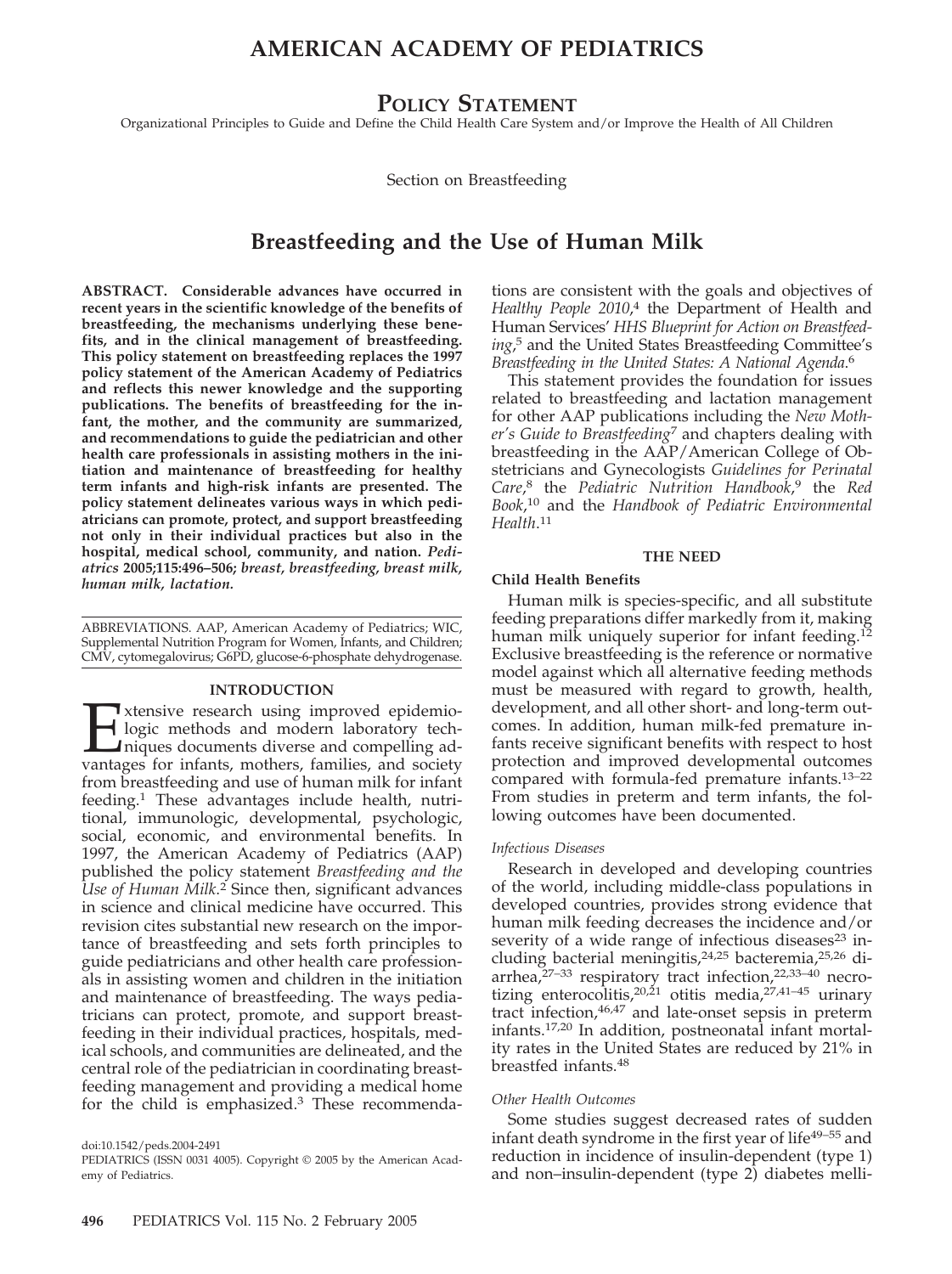tus,56–59 lymphoma, leukemia, and Hodgkin disease, $60-62$  overweight and obesity, $19,63-70$  hypercholesterolemia,71 and asthma36–39 in older children and adults who were breastfed, compared with individuals who were not breastfed. Additional research in this area is warranted.

#### *Neurodevelopment*

Breastfeeding has been associated with slightly enhanced performance on tests of cognitive development.14,15,72–80 Breastfeeding during a painful procedure such as a heel-stick for newborn screening provides analgesia to infants.81,82

#### **Maternal Health Benefits**

Important health benefits of breastfeeding and lactation are also described for mothers.<sup>83</sup> The benefits include decreased postpartum bleeding and more rapid uterine involution attributable to increased concentrations of oxytocin,<sup>84</sup> decreased menstrual blood loss and increased child spacing attributable to lactational amenorrhea,<sup>85</sup> earlier return to prepregnancy weight,<sup>86</sup> decreased risk of breast cancer, 87-92 decreased risk of ovarian cancer,<sup>93</sup> and possibly decreased risk of hip fractures and osteoporosis in the postmenopausal period.94–96

#### **Community Benefits**

In addition to specific health advantages for infants and mothers, economic, family, and environmental benefits have been described. These benefits include the potential for decreased annual health care costs of  $$3.6$  billion in the United States<sup>97,98</sup>; decreased costs for public health programs such as the Special Supplemental Nutrition Program for Women, Infants, and Children (WIC)<sup>99</sup>; decreased parental employee absenteeism and associated loss of family income; more time for attention to siblings and other family matters as a result of decreased infant illness; decreased environmental burden for disposal of formula cans and bottles; and decreased energy demands for production and transport of artificial feeding products.100–102 These savings for the country and for families would be offset to some unknown extent by increased costs for physician and lactation consultations, increased office-visit time, and cost of breast pumps and other equipment, all of which should be covered by insurance payments to providers and families.

#### **CONTRAINDICATIONS TO BREASTFEEDING**

Although breastfeeding is optimal for infants, there are a few conditions under which breastfeeding may not be in the best interest of the infant. Breastfeeding is contraindicated in infants with classic galactosemia (galactose 1-phosphate uridyltransferase deficiency) $103$ ; mothers who have active untreated tuberculosis disease or are human T-cell lymphotropic virus type I– or II–positive<sup>104,105</sup>; mothers who are receiving diagnostic or therapeutic radioactive isotopes or have had exposure to radioactive materials (for as long as there is radioactivity in the milk)<sup>106–108</sup>; mothers who are receiving antimetabolites or chemotherapeutic agents or a small number of other medications until they clear the milk $109,110$ ; mothers who are using drugs of abuse ("street drugs"); and mothers who have herpes simplex lesions on a breast (infant may feed from other breast if clear of lesions). Appropriate information about infection-control measures should be provided to mothers with infectious diseases.<sup>111</sup>

In the United States, mothers who are infected with human immunodeficiency virus (HIV) have been advised not to breastfeed their infants.112 In developing areas of the world with populations at increased risk of other infectious diseases and nutritional deficiencies resulting in increased infant death rates, the mortality risks associated with artificial feeding may outweigh the possible risks of acquiring HIV infection.<sup>113,114</sup> One study in Africa detailed in 2 reports115,116 found that exclusive breastfeeding for the first 3 to 6 months after birth by HIV-infected mothers did not increase the risk of HIV transmission to the infant, whereas infants who received mixed feedings (breastfeeding with other foods or milks) had a higher rate of HIV infection compared with infants who were exclusively formula-fed. Women in the United States who are HIV-positive should not breastfeed their offspring. Additional studies are needed before considering a change from current policy recommendations.

### **CONDITIONS THAT ARE NOT CONTRAINDICATIONS TO BREASTFEEDING**

Certain conditions have been shown to be compatible with breastfeeding. Breastfeeding is not contraindicated for infants born to mothers who are hepatitis B surface antigen–positive, $111$  mothers who are infected with hepatitis  $\overline{C}$  virus (persons with hepatitis C virus antibody or hepatitis C virus-RNA–positive blood),<sup>111</sup> mothers who are febrile (unless cause is a contraindication outlined in the previous section), $117$  mothers who have been exposed to lowlevel environmental chemical agents,<sup>118,119</sup> and mothers who are seropositive carriers of cytomegalovirus (CMV) (not recent converters if the infant is term).111 Decisions about breastfeeding of very low birth weight infants (birth weight  $\langle 1500 \text{ g} \rangle$  by mothers known to be CMV-seropositive should be made with consideration of the potential benefits of human milk versus the risk of CMV transmission.120,121 Freezing and pasteurization can significantly decrease the CMV viral load in milk.<sup>122</sup>

Tobacco smoking by mothers is not a contraindication to breastfeeding, but health care professionals should advise all tobacco-using mothers to avoid smoking within the home and to make every effort to wean themselves from tobacco as rapidly as possible.110

Breastfeeding mothers should avoid the use of alcoholic beverages, because alcohol is concentrated in breast milk and its use can inhibit milk production. An occasional celebratory single, small alcoholic drink is acceptable, but breastfeeding should be avoided for 2 hours after the drink.123

For the great majority of newborns with jaundice and hyperbilirubinemia, breastfeeding can and should be continued without interruption. In rare instances of severe hyperbilirubinemia, breastfeed-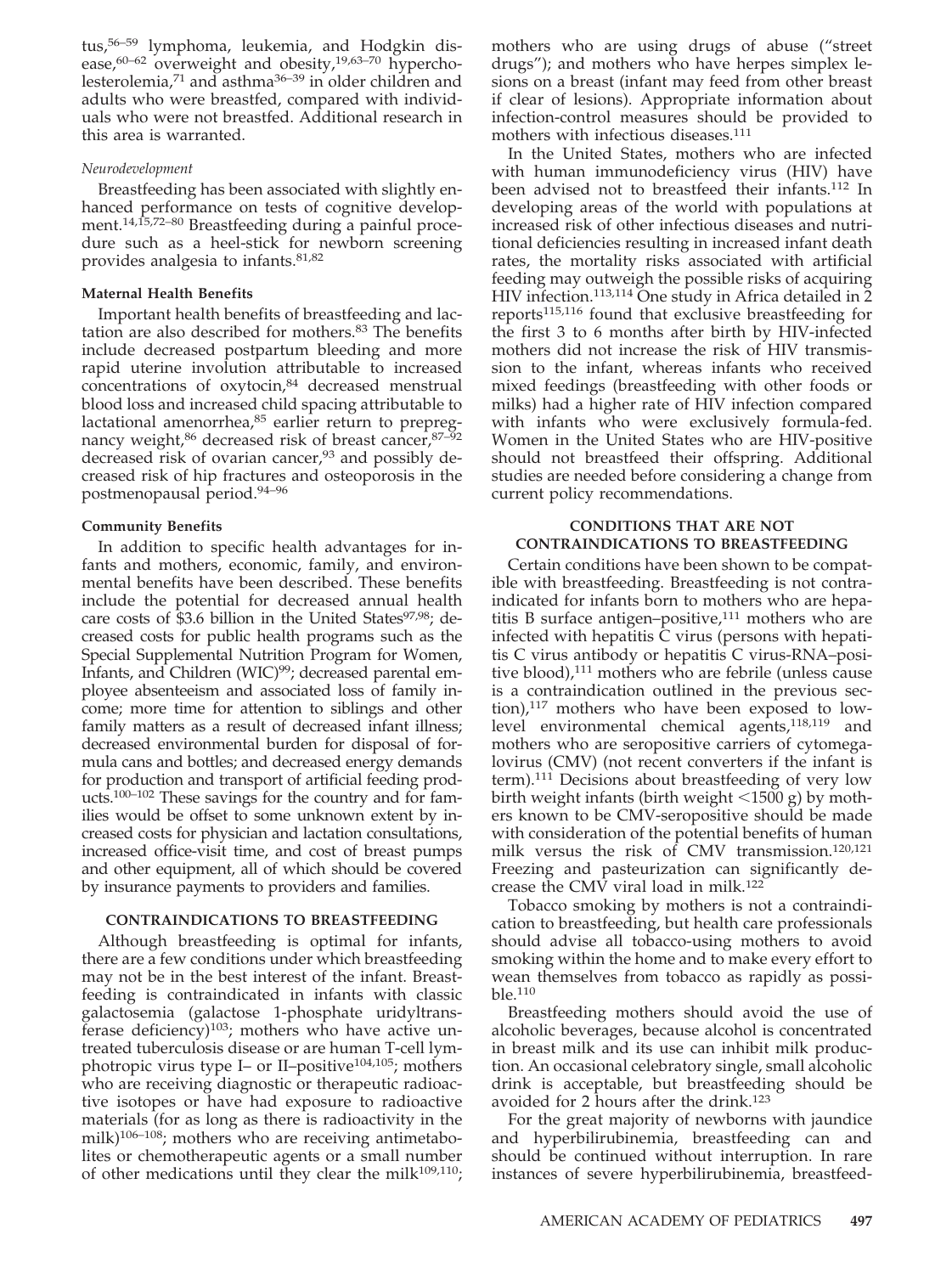|                                                         | Actual: 2001                                                              |                                                                      |                                | Healthy People 2010 Goals <sup>4</sup> |                |     |
|---------------------------------------------------------|---------------------------------------------------------------------------|----------------------------------------------------------------------|--------------------------------|----------------------------------------|----------------|-----|
|                                                         | Initiation <sup>125</sup>                                                 | 6 mo <sup>125</sup>                                                  | $1 \, \mathrm{v}^{132}$        | Initiation                             | $6 \text{ mo}$ | 1 v |
| All women<br><b>Black</b><br>Hispanic<br>Asian<br>White | $70\%$ (46%)<br>$53\%$ (27%)<br>$73\%$ (36%)<br><b>NA</b><br>$72\%$ (53%) | $33\% (17\%)$<br>$22\%$ (11%)<br>$33\% (16\%)$<br>ΝA<br>$34\%$ (19%) | 18%<br>12%<br>18%<br>NΑ<br>18% | 75%                                    | 50%            | 25% |

**TABLE 1.** Breastfeeding Rates for Infants in the United States: Any (Exclusive)

NA indicates that the data are not available.

ing may need to be interrupted temporarily for a brief period.124

#### **THE CHALLENGE**

Data indicate that the rate of initiation and duration of breastfeeding in the United States are well below the *Healthy People 2010* goals (see Table 1).4,125 Furthermore, many of the mothers counted as breastfeeding were supplementing their infants with formula during the first 6 months of the infant's life.5,126 Although breastfeeding initiation rates have increased steadily since 1990, exclusive breastfeeding initiation rates have shown little or no increase over that same period of time. Similarly, 6 months after birth, the proportion of infants who are exclusively breastfed has increased at a much slower rate than that of infants who receive mixed feedings.125 The AAP Section on Breastfeeding, American College of Obstetricians and Gynecologists, American Academy of Family Physicians, Academy of Breastfeeding Medicine, World Health Organization, United Nations Children's Fund, and many other health organizations recommend exclusive breastfeeding for the first 6 months of life.‡2,127–130 Exclusive breastfeeding is defined as an infant's consumption of human milk with no supplementation of any type (no water, no juice, no nonhuman milk, and no foods) except for vitamins, minerals, and medications.<sup>131</sup> Exclusive breastfeeding has been shown to provide improved protection against many diseases and to increase the likelihood of continued breastfeeding for at least the first year of life.

Obstacles to initiation and continuation of breastfeeding include insufficient prenatal education about breastfeeding132,133; disruptive hospital policies and practices<sup>134</sup>; inappropriate interruption of breastfeeding<sup>135</sup>; early hospital discharge in some populations136; lack of timely routine follow-up care and postpartum home health visits<sup>137</sup>; maternal employment<sup>138,139</sup> (especially in the absence of workplace facilities and support for breastfeeding) $140$ ; lack of family and broad societal support $141$ ; media portrayal of bottle feeding as normative142; commercial promotion of infant formula through distribution of hospital discharge packs, coupons for free or discounted formula, and some television and general magazine advertising<sup>143,144</sup>; misinformation; and

lack of guidance and encouragement from health care professionals.135,145,146

#### **RECOMMENDATIONS ON BREASTFEEDING FOR HEALTHY TERM INFANTS**

- 1. Pediatricians and other health care professionals should recommend human milk for all infants in whom breastfeeding is not specifically contraindicated and provide parents with complete, current information on the benefits and techniques of breastfeeding to ensure that their feeding decision is a fully informed one.147–149
	- When direct breastfeeding is not possible, expressed human milk should be provided.150,151 If a known contraindication to breastfeeding is identified, consider whether the contraindication may be temporary, and if so, advise pumping to maintain milk production. Before advising against breastfeeding or recommending premature weaning, weigh the benefits of breastfeeding against the risks of not receiving human milk.
- 2. Peripartum policies and practices that optimize breastfeeding initiation and maintenance should be encouraged.
	- Education of both parents before and after delivery of the infant is an essential component of successful breastfeeding. Support and encouragement by the father can greatly assist the mother during the initiation process and during subsequent periods when problems arise. Consistent with appropriate care for the mother, minimize or modify the course of maternal medications that have the potential for altering the infant's alertness and feeding behavior.<sup>152,153</sup> Avoid procedures that may interfere with breastfeeding or that may traumatize the infant, including unnecessary, excessive, and overvigorous suctioning of the oral cavity, esophagus, and airways to avoid oropharyngeal mucosal injury that may lead to aversive feeding behavior.154,155
- 3. Healthy infants should be placed and remain in direct skin-to-skin contact with their mothers immediately after delivery until the first feeding is accomplished.156–158
	- The alert, healthy newborn infant is capable of latching on to a breast without specific assistance within the first hour after birth.156 Dry the infant, assign Apgar scores, and perform the initial physical assessment while the infant

<sup>‡</sup> There is a difference of opinion among AAP experts on this matter. The Section on Breastfeeding acknowledges that the Committee on Nutrition supports introduction of complementary foods between 4 and 6 months of age when safe and nutritious complementary foods are available.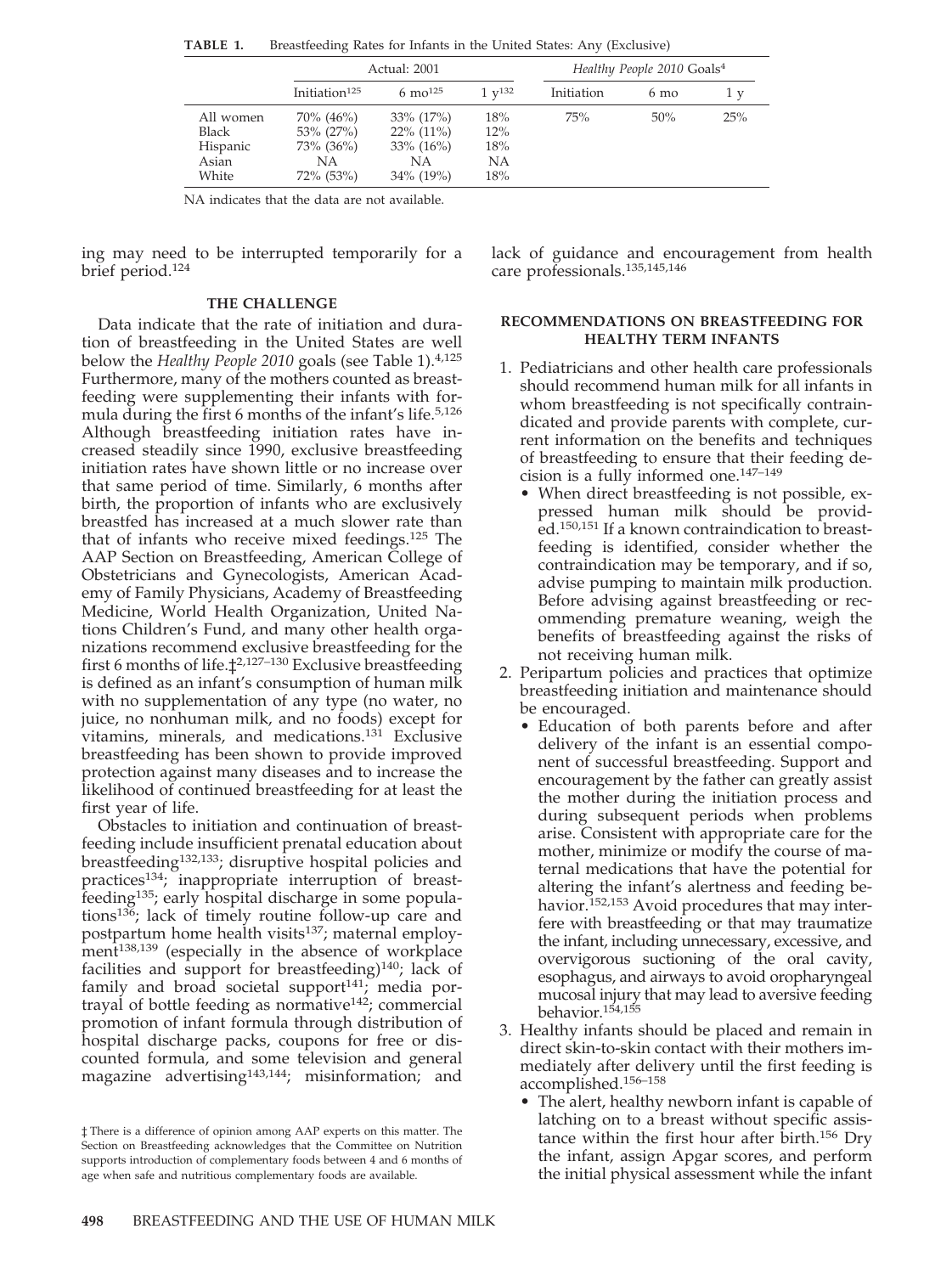is with the mother. The mother is an optimal heat source for the infant.159,160 Delay weighing, measuring, bathing, needle-sticks, and eye prophylaxis until after the first feeding is completed. Infants affected by maternal medications may require assistance for effective latch-on.156 Except under unusual circumstances, the newborn infant should remain with the mother throughout the recovery period.161

- 4. Supplements (water, glucose water, formula, and other fluids) should not be given to breastfeeding newborn infants unless ordered by a physician when a medical indication exists.<sup>148,162-165</sup>
- 5. Pacifier use is best avoided during the initiation of breastfeeding and used only after breastfeeding is well established.166–168
	- In some infants early pacifier use may interfere with establishment of good breastfeeding practices, whereas in others it may indicate the presence of a breastfeeding problem that requires intervention.169
	- This recommendation does not contraindicate pacifier use for nonnutritive sucking and oral training of premature infants and other special care infants.
- 6. During the early weeks of breastfeeding, mothers should be encouraged to have 8 to 12 feedings at the breast every 24 hours, offering the breast whenever the infant shows early signs of hunger such as increased alertness, physical activity, mouthing, or rooting.170
	- Crying is a late indicator of hunger.171 Appropriate initiation of breastfeeding is facilitated by continuous rooming-in throughout the day and night.172 The mother should offer both breasts at each feeding for as long a period as the infant remains at the breast.<sup>173</sup> At each feed the first breast offered should be alternated so that both breasts receive equal stimulation and draining. In the early weeks after birth, nondemanding infants should be aroused to feed if 4 hours have elapsed since the beginning of the last feeding.
	- After breastfeeding is well established, the frequency of feeding may decline to approximately 8 times per 24 hours, but the infant may increase the frequency again with growth spurts or when an increase in milk volume is desired.
- 7. Formal evaluation of breastfeeding, including observation of position, latch, and milk transfer, should be undertaken by trained caregivers at least twice daily and fully documented in the record during each day in the hospital after birth.<sup>174,175</sup>
	- Encouraging the mother to record the time and duration of each breastfeeding, as well as urine and stool output during the early days of breastfeeding in the hospital and the first weeks at home, helps to facilitate the evaluation process. Problems identified in the hospital should be addressed at that time, and a documented plan for management should be

clearly communicated to both parents and to the medical home.

- 8. All breastfeeding newborn infants should be seen by a pediatrician or other knowledgeable and experienced health care professional at 3 to 5 days of age as recommended by the AAP.124,176,177
	- This visit should include infant weight; physical examination, especially for jaundice and hydration; maternal history of breast problems (painful feedings, engorgement); infant elimination patterns (expect 3–5 urines and 3–4 stools per day by  $3-\overline{5}$  days of age;  $4-6$  urines and  $3-6$  stools per day by  $5-7$  days of age); and a formal, observed evaluation of breastfeeding, including position, latch, and milk transfer. Weight loss in the infant of greater than 7% from birth weight indicates possible breastfeeding problems and requires more intensive evaluation of breastfeeding and possible intervention to correct problems and improve milk production and transfer.
- 9. Breastfeeding infants should have a second ambulatory visit at 2 to 3 weeks of age so that the health care professional can monitor weight gain and provide additional support and encouragement to the mother during this critical period.
- 10. Pediatricians and parents should be aware that exclusive breastfeeding is sufficient to support optimal growth and development for approximately the first 6 months of life‡ and provides continuing protection against diarrhea and respiratory tract infection.30,34,128,178–184 Breastfeeding should be continued for at least the first year of life and beyond for as long as mutually desired by mother and child.185
	- Complementary foods rich in iron should be introduced gradually beginning around 6 months of age.<sup>186-187</sup> Preterm and low birth weight infants and infants with hematologic disorders or infants who had inadequate iron stores at birth generally require iron supplementation before 6 months of age.148,188–192 Iron may be administered while continuing exclusive breastfeeding.
	- Unique needs or feeding behaviors of individual infants may indicate a need for introduction of complementary foods as early as 4 months of age, whereas other infants may not be ready to accept other foods until approximately 8 months of age.193
	- Introduction of complementary feedings before 6 months of age generally does not increase total caloric intake or rate of growth and only substitutes foods that lack the protective components of human milk.194
	- During the first 6 months of age, even in hot climates, water and juice are unnecessary for breastfed infants and may introduce contaminants or allergens.195
	- Increased duration of breastfeeding confers significant health and developmental benefits for the child and the mother, especially in delaying return of fertility (thereby promoting optimal intervals between births).196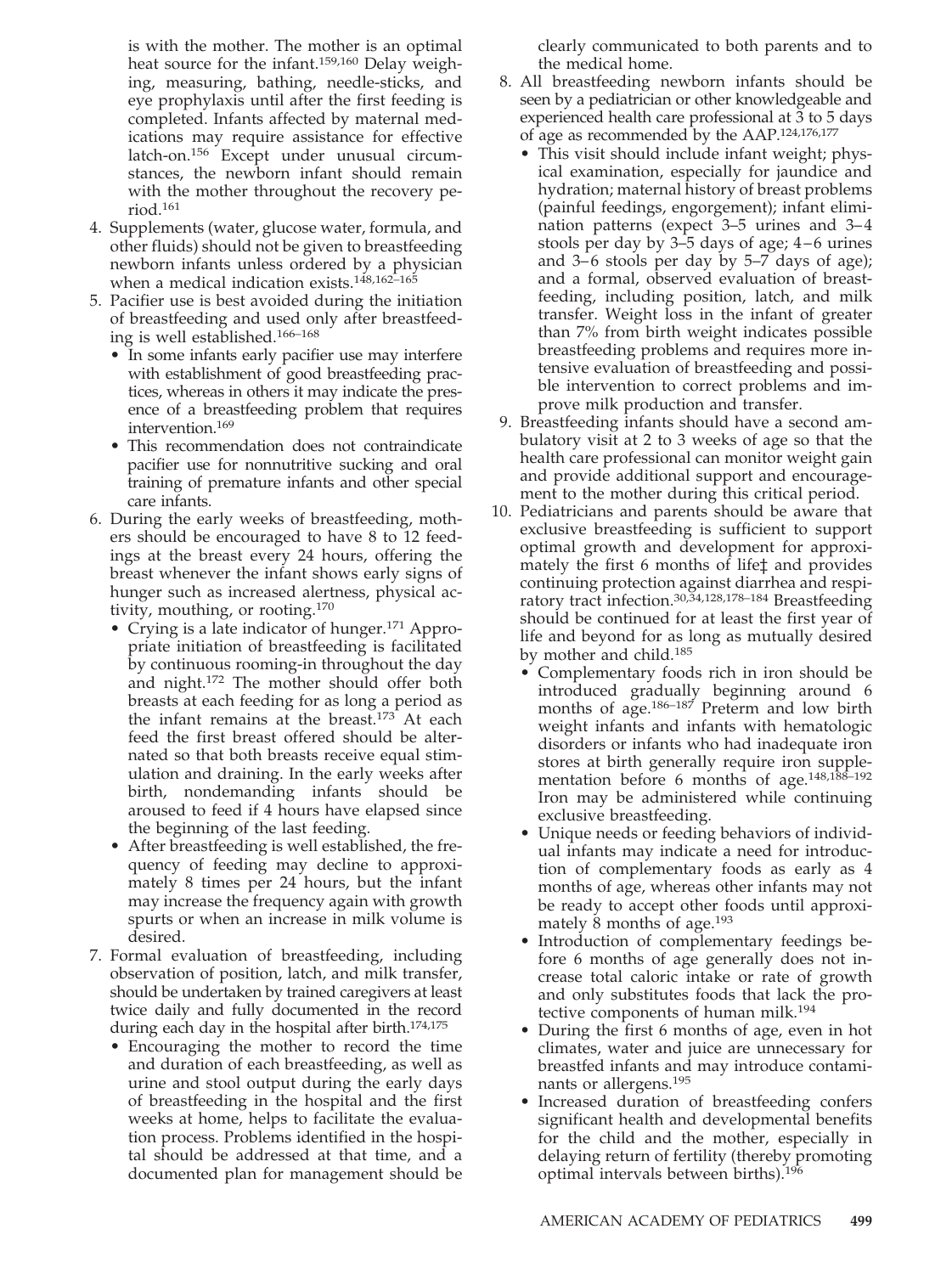- There is no upper limit to the duration of breastfeeding and no evidence of psychologic or developmental harm from breastfeeding into the third year of life or longer.197
- Infants weaned before 12 months of age should not receive cow's milk but should receive iron-fortified infant formula.198
- 11. All breastfed infants should receive 1.0 mg of vitamin  $K_1$  oxide intramuscularly after the first feeding is completed and within the first 6 hours of life.199
	- Oral vitamin K is not recommended. It may not provide the adequate stores of vitamin K necessary to prevent hemorrhage later in infancy in breastfed infants unless repeated doses are administered during the first 4 months of life.200
- 12. All breastfed infants should receive 200 IU of oral vitamin D drops daily beginning during the first 2 months of life and continuing until the daily consumption of vitamin D-fortified formula or milk is 500 mL.201
	- Although human milk contains small amounts of vitamin D, it is not enough to prevent rickets. Exposure of the skin to ultraviolet B wavelengths from sunlight is the usual mechanism for production of vitamin D. However, significant risk of sunburn (short-term) and skin cancer (long-term) attributable to sunlight exposure, especially in younger children, makes it prudent to counsel against exposure to sunlight. Furthermore, sunscreen decreases vitamin D production in skin.
- 13. Supplementary fluoride should not be provided during the first 6 months of life.202
	- From 6 months to 3 years of age, the decision whether to provide fluoride supplementation should be made on the basis of the fluoride concentration in the water supply (fluoride supplementation generally is not needed unless the concentration in the drinking water is 0.3 ppm) and in other food, fluid sources, and toothpaste.
- 14. Mother and infant should sleep in proximity to each other to facilitate breastfeeding.203
- 15. Should hospitalization of the breastfeeding mother or infant be necessary, every effort should be made to maintain breastfeeding, preferably directly, or pumping the breasts and feeding expressed milk if necessary.

### **ADDITIONAL RECOMMENDATIONS FOR HIGH-RISK INFANTS**

• Hospitals and physicians should recommend human milk for premature and other high-risk infants either by direct breastfeeding and/or using the mother's own expressed milk.<sup>13</sup> Maternal support and education on breastfeeding and milk expression should be provided from the earliest possible time. Mother-infant skin-to-skin contact and direct breastfeeding should be encouraged as early as feasible.204,205 Fortification of expressed human milk is indicated for many very low birth weight infants.13 Banked human milk may be a suitable

feeding alternative for infants whose mothers are unable or unwilling to provide their own milk. Human milk banks in North America adhere to national guidelines for quality control of screening and testing of donors and pasteurize all milk before distribution.206–208 Fresh human milk from unscreened donors is not recommended because of the risk of transmission of infectious agents.

• Precautions should be followed for infants with glucose-6-phosphate dehydrogenase (G6PD) deficiency. G6PD deficiency has been associated with an increased risk of hemolysis, hyperbilirubinemia, and kernicterus.209 Mothers who breastfeed infants with known or suspected G6PD deficiency should not ingest fava beans or medications such as nitrofurantoin, primaquine phosphate, or phenazopyridine hydrochloride, which are known to induce hemolysis in deficient individuals.210,211

### **ROLE OF PEDIATRICIANS AND OTHER HEALTH CARE PROFESSIONALS IN PROTECTING, PROMOTING, AND SUPPORTING BREASTFEEDING**

Many pediatricians and other health care professionals have made great efforts in recent years to support and improve breastfeeding success by following the principles and guidance provided by the AAP,<sup>2</sup> the American College of Obstetricians and Gynecologists,<sup>127</sup> the American Academy of Family Physicians,<sup>128</sup> and many other organiza $tions.$ <sup>5,6,8,130,133,142,162</sup> The following guidelines summarize these concepts for providing an optimal breastfeeding environment.

### **General**

- Promote, support, and protect breastfeeding enthusiastically. In consideration of the extensively published evidence for improved health and developmental outcomes in breastfed infants and their mothers, a strong position on behalf of breastfeeding is warranted.
- Promote breastfeeding as a cultural norm and encourage family and societal support for breastfeeding.
- Recognize the effect of cultural diversity on breastfeeding attitudes and practices and encourage variations, if appropriate, that effectively promote and support breastfeeding in different cultures.

### **Education**

- Become knowledgeable and skilled in the physiology and the current clinical management of breastfeeding.
- Encourage development of formal training in breastfeeding and lactation in medical schools, in residency and fellowship training programs, and for practicing pediatricians.
- Use every opportunity to provide age-appropriate breastfeeding education to children and adults in the medical setting and in outreach programs for student and parent groups.

### **Clinical Practice**

• Work collaboratively with the obstetric community to ensure that women receive accurate and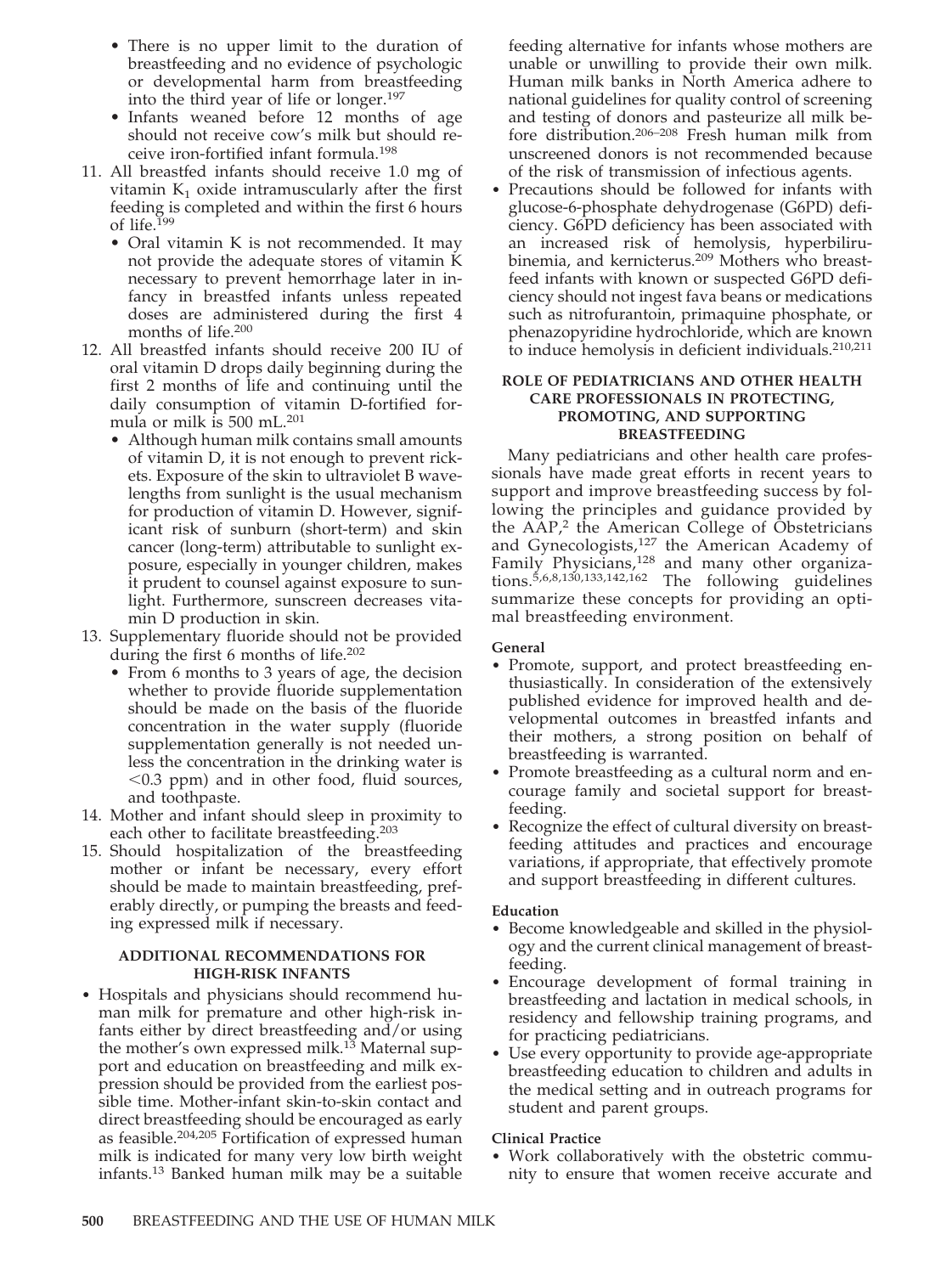sufficient information throughout the perinatal period to make a fully informed decision about infant feeding.

- Work collaboratively with the dental community to ensure that women are encouraged to continue to breastfeed and use good oral health practices. Infants should receive an oral health-risk assessment by the pediatrician between 6 months and 1 year of age and/or referred to a dentist for evaluation and treatment if at risk of dental caries or other oral health problems.212
- Promote hospital policies and procedures that facilitate breastfeeding. Work actively toward eliminating hospital policies and practices that discourage breastfeeding (eg, promotion of infant formula in hospitals including infant formula discharge packs and formula discount coupons, separation of mother and infant, inappropriate infant feeding images, and lack of adequate encouragement and support of breastfeeding by all health care staff). Encourage hospitals to provide in-depth training in breastfeeding for all health care staff (including physicians) and have lactation experts available at all times.
- Provide effective breast pumps and private lactation areas for all breastfeeding mothers (patients and staff) in ambulatory and inpatient areas of the hospital.213
- Develop office practices that promote and support breastfeeding by using the guidelines and materials provided by the AAP Breastfeeding Promotion in Physicians' Office Practices program.214
- Become familiar with local breastfeeding resources (eg, WIC clinics, breastfeeding medical and nursing specialists, lactation educators and consultants, lay support groups, and breast-pump rental stations) so that patients can be referred appropriately.215 When specialized breastfeeding services are used, the essential role of the pediatrician as the infant's primary health care professional within the framework of the medical home needs to be clarified for parents.
- Encourage adequate, routine insurance coverage for necessary breastfeeding services and supplies, including the time required by pediatricians and other licensed health care professionals to assess and manage breastfeeding and the cost for the rental of breast pumps.
- Develop and maintain effective communication and coordination with other health care professionals to ensure optimal breastfeeding education, support, and counseling. AAP and WIC breastfeeding coordinators can facilitate collaborative relationships and develop programs in the community and in professional organizations for support of breastfeeding.
- Advise mothers to continue their breast self-examinations on a monthly basis throughout lactation and to continue to have annual clinical breast examinations by their physicians.

### **Society**

• Encourage the media to portray breastfeeding as positive and normative.

- Encourage employers to provide appropriate facilities and adequate time in the workplace for breastfeeding and/or milk expression.
- Encourage child care providers to support breastfeeding and the use of expressed human milk provided by the parent.
- Support the efforts of parents and the courts to ensure continuation of breastfeeding in separation and custody proceedings.
- Provide counsel to adoptive mothers who decide to breastfeed through induced lactation, a process requiring professional support and encouragement.
- Encourage development and approval of governmental policies and legislation that are supportive of a mother's choice to breastfeed.

## **Research**

• Promote continued basic and clinical research in the field of breastfeeding. Encourage investigators and funding agencies to pursue studies that further delineate the scientific understandings of lactation and breastfeeding that lead to improved clinical practice in this medical field.216

## **CONCLUSIONS**

Although economic, cultural, and political pressures often confound decisions about infant feeding, the AAP firmly adheres to the position that breastfeeding ensures the best possible health as well as the best developmental and psychosocial outcomes for the infant. Enthusiastic support and involvement of pediatricians in the promotion and practice of breastfeeding is essential to the achievement of optimal infant and child health, growth, and development.

> SECTION ON BREASTFEEDING, 2003-2004 \*Lawrence M. Gartner, MD, Chairperson Jane Morton, MD Ruth A. Lawrence, MD Audrey J. Naylor, MD, DrPH Donna O'Hare, MD Richard J. Schanler, MD

\*Arthur I. Eidelman, MD Policy Committee Chairperson

**LIAISONS** Nancy F. Krebs, MD Committee on Nutrition Alice Lenihan, MPH, RD, LPN National WIC Association John Queenan, MD American College of Obstetricians and Gynecologists

**STAFF** Betty Crase, IBCLC, RLC

\**Lead authors*

### **REFERENCES**

- 1. Kramer MS, Chalmers B, Hodnett ED, et al. Promotion of Breastfeeding Intervention Trial (PROBIT): a randomized trial in the Republic of Belarus. *JAMA.* 2001;285:413– 420
- 2. American Academy of Pediatrics, Work Group on Breastfeeding. Breastfeeding and the use of human milk. *Pediatrics.* 1997;100: 1035–1039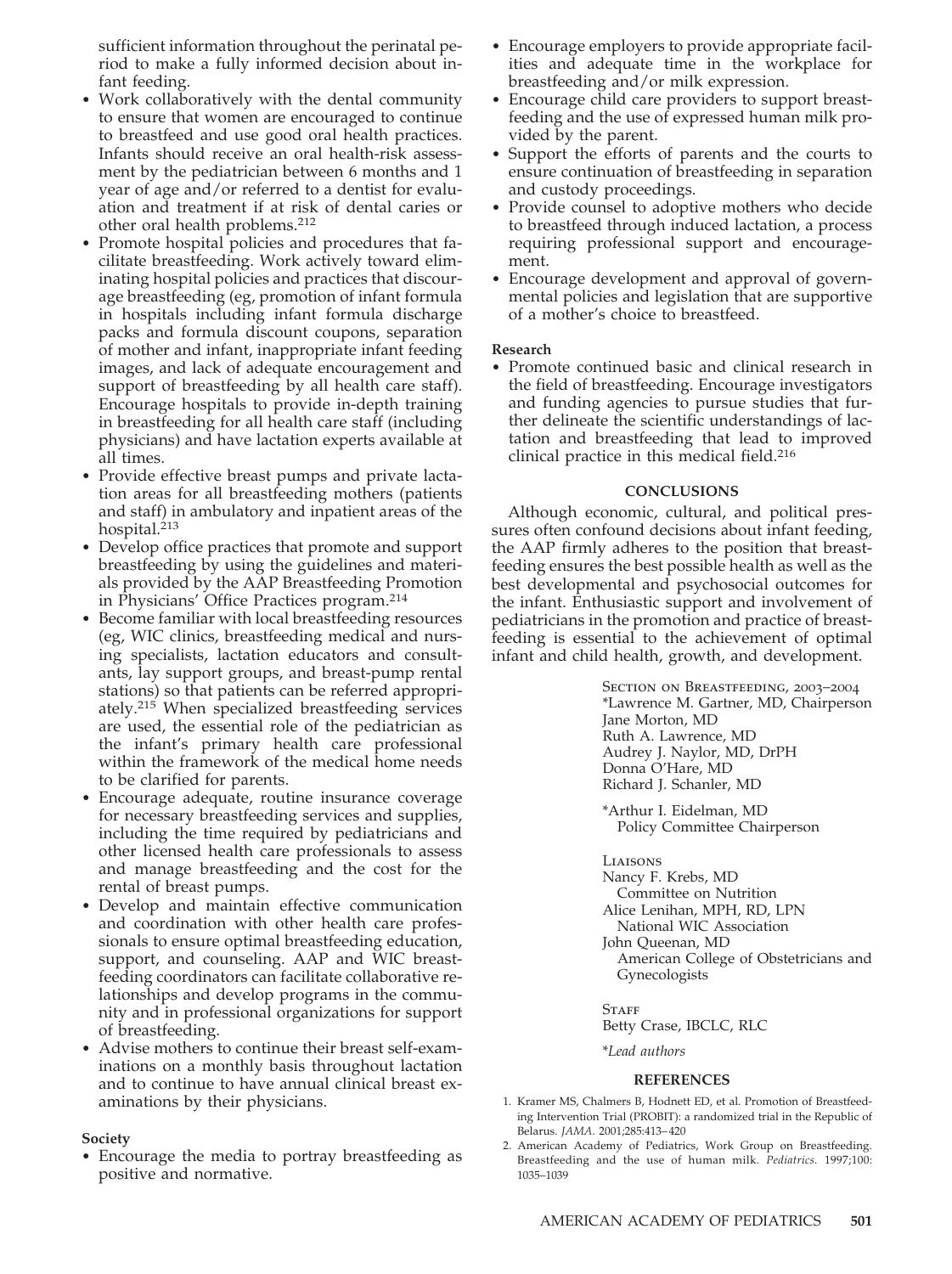- 3. American Academy of Pediatrics, Medical Home Initiatives for Children With Special Needs Project Advisory Committee. The medical home. *Pediatrics.* 2002;110:184 –186
- 4. US Department of Health and Human Services. *Healthy People 2010: Conference Edition*—*Volumes I and II*. Washington, DC: US Department of Health and Human Services, Public Health Service, Office of the Assistant Secretary for Health; 2000:47– 48
- 5. US Department of Health and Human Services. *HHS Blueprint for Action on Breastfeeding*. Washington, DC: US Department of Health and Human Services, Office on Women's Health; 2000
- 6. United States Breastfeeding Committee. *Breastfeeding in the United States: A National Agenda*. Rockville, MD: US Department of Health and Human Services, Health Resources and Services Administration, Maternal and Child Health Bureau; 2001
- 7. American Academy of Pediatrics. *New Mother's Guide to Breastfeeding*. Meek JY, ed. New York, NY: Bantam Books; 2002
- 8. American Academy of Pediatrics, American College of Obstetricians and Gynecologists. *Guidelines for Perinatal Care*. Gilstrap LC, Oh W, eds. 5th ed. Elk Grove Village, IL: American Academy of Pediatrics; 2002
- 9. American Academy of Pediatrics, Committee on Nutrition. *Pediatric Nutrition Handbook*. Kleinman RE, ed. 5th ed. Elk Grove Village, IL: American Academy of Pediatrics; 2004
- 10. American Academy of Pediatrics. *Red Book: 2003 Report of the Committee on Infectious Diseases*. Pickering LK, ed. 26th ed. Elk Grove Village, IL: American Academy of Pediatrics; 2003
- 11. American Academy of Pediatrics, Committee on Environmental Health. *Handbook of Pediatric Environmental Health*. Etzel RA, Balk SJ, eds. 2nd ed. Elk Grove Village, IL: American Academy of Pediatrics; 2003
- 12. Hambraeus L, Forsum E, Lönnerdal B. Nutritional aspects of breast milk and cow's milk formulas. In: Hambraeus L, Hanson L, MacFarlane H, eds. *Symposium on Food and Immunology*. Stockholm, Sweden: Almqvist and Wiksell; 1975
- 13. Schanler RJ. The use of human milk for premature infants. *Pediatr Clin North Am.* 2001;48:207–219
- 14. Lucas A, Morley R, Cole TJ. Randomised trial of early diet in preterm babies and later intelligence quotient. *BMJ.* 1998;317:1481–1487
- 15. Horwood LJ, Darlow BA, Mogridge N. Breast milk feeding and cognitive ability at 7-8 years. *Arch Dis Child Fetal Neonatal Ed.* 2001;84: F23–F27
- 16. Amin SB, Merle KS, Orlando MS, Dalzell LE, Guillet R. Brainstem maturation in premature infants as a function of enteral feeding type. *Pediatrics.* 2000;106:318 –322
- 17. Hylander MA, Strobino DM, Dhanireddy R. Human milk feedings and infection among very low birth weight infants. *Pediatrics.* 1998;102(3). Available at: www.pediatrics.org/cgi/content/full/102/3/e38
- 18. Hylander MA, Strobino DM, Pezzullo JC, Dhanireddy R. Association of human milk feedings with a reduction in retinopathy of prematurity among very low birthweight infants. *J Perinatol.* 2001; 21:356 –362
- 19. Singhal A, Farooqi IS, O'Rahilly S, Cole TJ, Fewtrell M, Lucas A. Early nutrition and leptin concentrations in later life. *Am J Clin Nutr.* 2002; 75:993–999
- 20. Schanler RJ, Shulman RJ, Lau C. Feeding strategies for premature infants: beneficial outcomes of feeding fortified human milk versus preterm formula. *Pediatrics.* 1999;103:1150 –1157
- 21. Lucas A, Cole TJ. Breast milk and neonatal necrotising enterocolitis. *Lancet.* 1990;336:1519 –1523
- 22. Blaymore Bier J, Oliver T, Ferguson A, Vohr BR. Human milk reduces outpatient upper respiratory symptoms in premature infants during their first year of life. *J Perinatol.* 2002;22:354 –359
- 23. Heinig MJ. Host defense benefits of breastfeeding for the infant. Effect of breastfeeding duration and exclusivity. *Pediatr Clin North Am.* 2001; 48:105–123, ix
- 24. Cochi SL, Fleming DW, Hightower AW, et al. Primary invasive *Haemophilus influenzae* type b disease: a population-based assessment of risk factors. *J Pediatr.* 1986;108:887– 896
- 25. Istre GR, Conner JS, Broome CV, Hightower A, Hopkins RS. Risk factors for primary invasive *Haemophilus influenzae* disease: increased risk from day care attendance and school-aged household members. *J Pediatr.* 1985;106:190 –195
- 26. Takala AK, Eskola J, Palmgren J, et al. Risk factors of invasive *Haemophilus influenzae* type b disease among children in Finland. *J Pediatr.* 1989;115:694 –701
- 27. Dewey KG, Heinig MJ, Nommsen-Rivers LA. Differences in morbidity between breast-fed and formula-fed infants. *J Pediatr.* 1995;126:696 –702
- 28. Howie PW, Forsyth JS, Ogston SA, Clark A, Florey CD. Protective effect of breast feeding against infection. *BMJ.* 1990;300:11–16
- 29. Kramer MS, Guo T, Platt RW, et al. Infant growth and health outcomes associated with 3 compared with 6 mo of exclusive breastfeeding. *Am J Clin Nutr.* 2003;78:291–295
- 30. Popkin BM, Adair L, Akin JS, Black R, Briscoe J, Flieger W. Breastfeeding and diarrheal morbidity. *Pediatrics.* 1990;86:874 – 882
- 31. Beaudry M, Dufour R, Marcoux S. Relation between infant feeding and infections during the first six months of life. *J Pediatr.* 1995;126: 191–197
- 32. Bhandari N, Bahl R, Mazumdar S, Martines J, Black RE, Bhan MK. Effect of community-based promotion of exclusive breastfeeding on diarrhoeal illness and growth: a cluster randomized controlled trial. Infant Feeding Study Group. *Lancet.* 2003;361:1418 –1423
- 33. Lopez-Alarcon M, Villalpando S, Fajardo A. Breast-feeding lowers the frequency and duration of acute respiratory infection and diarrhea in infants under six months of age. *J Nutr.* 1997;127:436 – 443
- 34. Bachrach VR, Schwarz E, Bachrach LR. Breastfeeding and the risk of hospitalization for respiratory disease in infancy: a meta-analysis. *Arch Pediatr Adolesc Med.* 2003;157:237–243
- 35. Oddy WH, Sly PD, de Klerk NH, et al. Breast feeding and respiratory morbidity in infancy: a birth cohort study. *Arch Dis Child.* 2003;88: 224 –228
- 36. Chulada PC, Arbes SJ Jr, Dunson D, Zeldin DC. Breast-feeding and the prevalence of asthma and wheeze in children: analyses from the Third National Health and Nutrition Examination Survey, 1988 –1994. *J Allergy Clin Immunol.* 2003;111:328 –336
- 37. Oddy WH, Peat JK, de Klerk NH. Maternal asthma, infant feeding, and the risk of asthma in childhood. *J Allergy Clin Immunol*. 2002;110:65-67
- 38. Gdalevich M, Mimouni D, Mimouni M. Breast-feeding and the risk of bronchial asthma in childhood: a systematic review with meta-analysis of prospective studies. *J Pediatr.* 2001;139:261–266
- 39. Oddy WH, Holt PG, Sly PD, et al. Association between breast feeding and asthma in 6 year old children: findings of a prospective birth cohort study. *BMJ.* 1999;319:815– 819
- 40. Wright AL, Holberg CJ, Taussig LM, Martinez FD. Relationship of infant feeding to recurrent wheezing at age 6 years. *Arch Pediatr Adolesc Med.* 1995;149:758 –763
- 41. Saarinen UM. Prolonged breast feeding as prophylaxis for recurrent otitis media. *Acta Paediatr Scand.* 1982;71:567–571
- 42. Duncan B, Ey J, Holberg CJ, Wright AL, Martinez FD, Taussig LM. Exclusive breast-feeding for at least 4 months protects against otitis media. *Pediatrics.* 1993;91:867– 872
- 43. Owen MJ, Baldwin CD, Swank PR, Pannu AK, Johnson DL, Howie VM. Relation of infant feeding practices, cigarette smoke exposure, and group child care to the onset and duration of otitis media with effusion in the first two years of life. *J Pediatr.* 1993;123:702–711
- 44. Paradise JL, Elster BA, Tan L. Evidence in infants with cleft palate that breast milk protects against otitis media. *Pediatrics.* 1994;94:853– 860
- 45. Aniansson G, Alm B, Andersson B, et al. A prospective cohort study on breast-feeding and otitis media in Swedish infants. *Pediatr Infect Dis J.* 1994;13:183–188
- 46. Pisacane A, Graziano L, Mazzarella G, Scarpellino B, Zona G. Breastfeeding and urinary tract infection. *J Pediatr.* 1992;120:87– 89
- 47. Marild S, Hansson S, Jodal U, Oden A, Svedberg K. Protective effect of breastfeeding against urinary tract infection. *Acta Paediatr.* 2004;93: 164 –168
- 48. Chen A, Rogan WJ. Breastfeeding and the risk of postneonatal death in the United States. *Pediatrics.* 2004;113(5). Available at: www.pediatrics.org/cgi/content/full/113/5/e435
- 49. Horne RS, Parslow PM, Ferens D, Watts AM, Adamson TM. Comparison of evoked arousability in breast and formula fed infants. *Arch Dis Child.* 2004;89(1):22–25
- 50. Ford RPK, Taylor BJ, Mitchell EA, et al. Breastfeeding and the risk of sudden infant death syndrome. *Int J Epidemiol.* 1993;22:885– 890
- 51. Mitchell EA, Taylor BJ, Ford RPK, et al. Four modifiable and other major risk factors for cot death: the New Zealand study. *J Paediatr Child Health.* 1992;28(suppl 1):S3–S8
- 52. Scragg LK, Mitchell EA, Tonkin SL, Hassall IB. Evaluation of the cot death prevention programme in South Auckland. *N Z Med J.* 1993;106:  $8 - 10$
- 53. Alm B, Wennergren G, Norvenius SG, et al. Breast feeding and the sudden infant death syndrome in Scandinavia, 1992–95. *Arch Dis Child.* 2002;86:400 – 402
- 54. McVea KL, Turner PD, Peppler DK. The role of breastfeeding in sudden infant death syndrome. *J Hum Lact.* 2000;16:13–20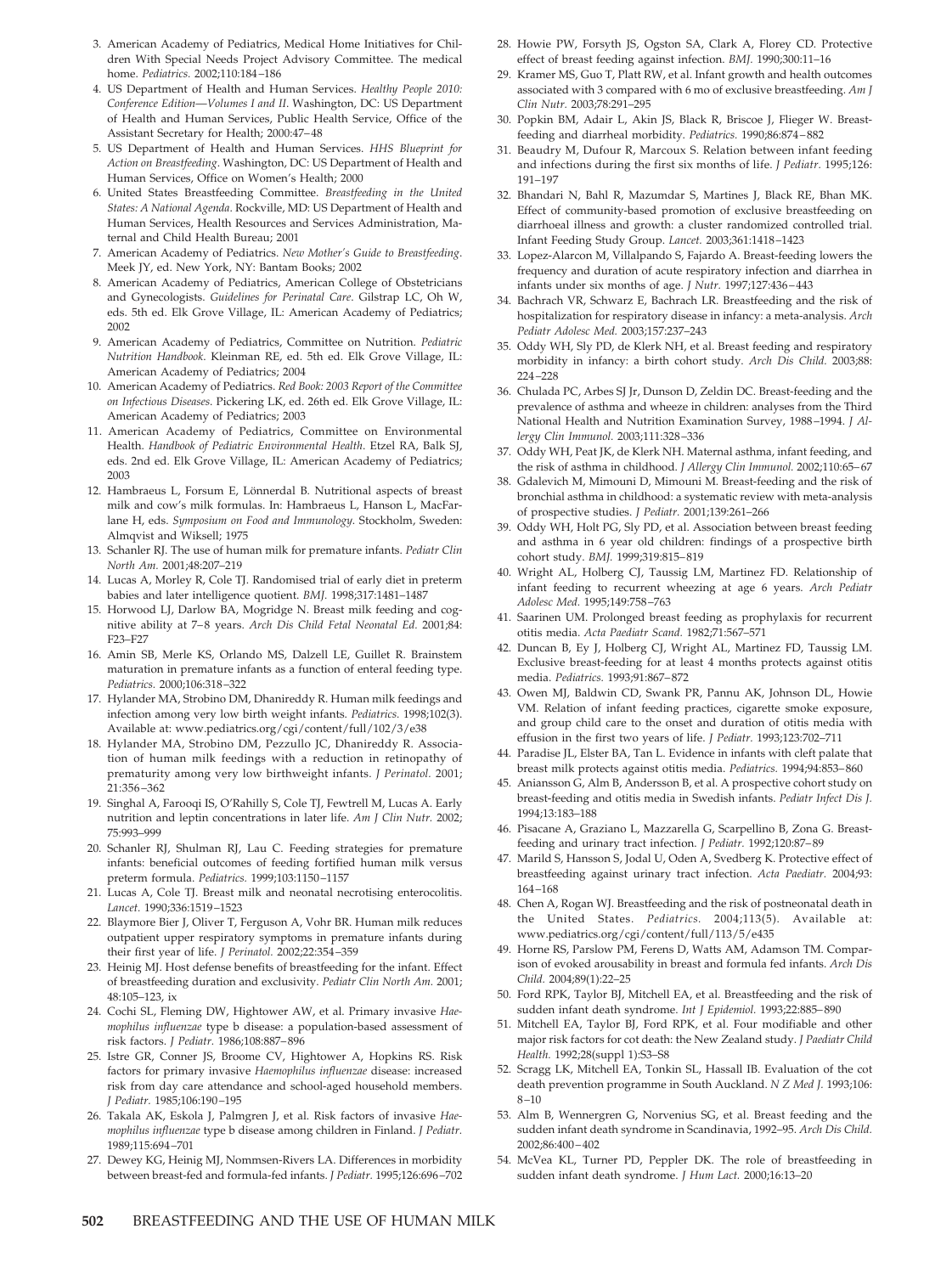- 55. Mosko S, Richard C, McKenna J. Infant arousals during mother-infant bed sharing: implications for infant sleep and sudden infant death syndrome research. *Pediatrics.* 1997;100:841– 849
- 56. Gerstein HC. Cow's milk exposure and type 1 diabetes mellitus. A critical overview of the clinical literature. *Diabetes Care.* 1994;17:13–19
- 57. Kostraba JN, Cruickshanks KJ, Lawler-Heavner J, et al. Early exposure to cow's milk and solid foods in infancy, genetic predisposition, and the risk of IDDM. *Diabetes.* 1993;42:288 –295
- 58. Pettit DJ, Forman MR, Hanson RL, Knowler WC, Bennett PH. Breastfeeding and the incidence of non-insulin-dependent diabetes mellitus in Pima Indians. *Lancet.* 1997;350:166 –168
- 59. Perez-Bravo E, Carrasco E, Guitierrez-Lopez MD, Martinez MT, Lopez G, de los Rios MG. Genetic predisposition and environmental factors leading to the development of insulin-dependent diabetes mellitus in Chilean children. *J Mol Med.* 1996;74:105–109
- 60. Davis MK. Review of the evidence for an association between infant feeding and childhood cancer. *Int J Cancer Suppl.* 1998;11:29 –33
- 61. Smulevich VB, Solionova LG, Belyakova SV. Parental occupation and other factors and cancer risk in children: I. Study methodology and non-occupational factors. *Int J Cancer.* 1999;83:712–717
- 62. Bener A, Denic S, Galadari S. Longer breast-feeding and protection against childhood leukaemia and lymphomas. *Eur J Cancer.* 2001;37: 234 –238
- 63. Armstrong J, Reilly JJ, Child Health Information Team. Breastfeeding and lowering the risk of childhood obesity. *Lancet.* 2002;359:2003–2004
- 64. Dewey KG, Heinig MJ, Nommsen LA, Peerson JM, Lonnerdal B. Breast-fed infants are leaner than formula-fed infants at 1 year of age: the DARLING study. *Am J Clin Nutr.* 1993;57:140 –145
- 65. Arenz S, Ruckerl R, Koletzko B, Von Kries R. Breast-feeding and childhood obesity—a systematic review. *Int J Obes Relat Metab Disord.* 2004;28:1247–1256
- 66. Grummer-Strawn LM, Mei Z. Does breastfeeding protect against pediatric overweight? Analysis of longitudinal data from the Centers for Disease Control and Prevention Pediatric Nutrition Surveillance System. *Pediatrics.* 2004;113(2). Available at: www.pediatrics.org/cgi/ content/full/113/2/e81
- 67. Stettler N, Zemel BS, Kumanyika S, Stallings VA. Infant weight gain and childhood overweight status in a multicenter, cohort study. *Pediatrics.* 2002;109:194 –199
- 68. Gillman MW, Rifas-Shiman SL, Camargo CA, et al. Risk of overweight among adolescents who were breastfed as infants. *JAMA.* 2001;285: 2461–2467
- 69. Toschke AM, Vignerova J, Lhotska L, Osancova K, Koletzko B, von Kries R. Overweight and obesity in 6- to 14-year old Czech children in 1991: protective effect of breast-feeding. *J Pediatr.* 2002;141: 764 –769
- 70. American Academy of Pediatrics, Committee on Nutrition. Prevention of pediatric overweight and obesity. *Pediatrics.* 2003;112:424 – 430
- 71. Owen CG, Whincup PH, Odoki K, Gilg JA, Cook DG. Infant feeding and blood cholesterol: a study in adolescents and a systematic review. *Pediatrics.* 2002;110:597– 608
- 72. Horwood LJ, Fergusson DM. Breastfeeding and later cognitive and academic outcomes. *Pediatrics.* 1998;101(1). Available at: www.pediatrics.org/cgi/content/full/101/1/e9
- 73. Anderson JW, Johnstone BM, Remley DT. Breast-feeding and cognitive development: a meta-analysis. *Am J Clin Nutr.* 1999;70:525–535
- 74. Jacobson SW, Chiodo LM, Jacobson JL. Breastfeeding effects on intelligence quotient in 4- and 11-year-old children. *Pediatrics.* 1999;103(5). Available at: www.pediatrics.org/cgi/content/full/103/5/e71
- 75. Reynolds A. Breastfeeding and brain development. *Pediatr Clin North Am.* 2001;48:159 –171
- 76. Mortensen EL, Michaelsen KF, Sanders SA, Reinisch JM. The association between duration of breastfeeding and adult intelligence. *JAMA.* 2002;287:2365–2371
- 77. Batstra L, Neeleman, Hadders-Algra M. Can breast feeding modify the adverse effects of smoking during pregnancy on the child's cognitive development? *J Epidemiol Community Health.* 2003;57:403– 404
- 78. Rao MR, Hediger ML, Levine RJ, Naficy AB, Vik T. Effect of breastfeeding on cognitive development of infants born small for gestational age. *Acta Paediatr.* 2002;91:267–274
- 79. Bier JA, Oliver T, Ferguson AE, Vohr BR. Human milk improves cognitive and motor development of premature infants during infancy. *J Hum Lact.* 2002;18:361–367
- 80. Feldman R, Eidelman AI. Direct and indirect effects of breast-milk on the neurobehavioral and cognitive development of premature infants. *Dev Psychobiol.* 2003;43:109 –119
- 81. Gray L, Miller LW, Phillip BL, Blass EM. Breastfeeding is analgesic in healthy newborns. *Pediatrics.* 2002;109:590 –593
- 82. Carbajal R, Veerapen S, Couderc S, Jugie M, Ville Y. Analgesic effect of breast feeding in term neonates: randomized controlled trial. *BMJ.* 2003;326:13
- 83. Labbok MH. Effects of breastfeeding on the mother. *Pediatr Clin North Am.* 2001;48:143–158
- 84. Chua S, Arulkumaran S, Lim I, Selamat N, Ratnam SS. Influence of breastfeeding and nipple stimulation on postpartum uterine activity. *Br J Obstet Gynaecol.* 1994;101:804 – 805
- 85. Kennedy KI, Labbok MH, Van Look PF. Lactational amenorrhea method for family planning. *Int J Gynaecol Obstet.* 1996;54:55–57
- 86. Dewey KG, Heinig MJ, Nommsen LA. Maternal weight-loss patterns during prolonged lactation. *Am J Clin Nutr.* 1993;58:162–166
- 87. Newcomb PA, Storer BE, Longnecker MP, et al. Lactation and a reduced risk of premenopausal breast cancer. *N Engl J Med.* 1994;330: 81– 87
- 88. Collaborative Group on Hormonal Factors in Breast Cancer. Breast cancer and breastfeeding: collaborative reanalysis of individual data from 47 epidemiological studies in 30 countries, including 50302 women with breast cancer and 96973 women without the disease. *Lancet.* 2002;360:187–195
- 89. Lee SY, Kim MT, Kim SW, Song MS, Yoon SJ. Effect of lifetime lactation on breast cancer risk: a Korean women's cohort study. *Int J Cancer.* 2003;105:390 –393
- 90. Tryggvadottir L, Tulinius H, Eyfjord JE, Sigurvinsson T. Breastfeeding and reduced risk of breast cancer in an Icelandic cohort study. *Am J Epidemiol.* 2001;154:37– 42
- 91. Enger SM, Ross RK, Paganini-Hill A, Bernstein L. Breastfeeding experience and breast cancer risk among postmenopausal women. *Cancer Epidemiol Biomarkers Prev.* 1998;7:365–369
- 92. Jernstrom H, Lubinski J, Lynch HT, et al. Breast-feeding and the risk of breast cancer in BRCA1 and BRCA2 mutation carriers. *J Natl Cancer Inst.* 2004;96:1094 –1098
- 93. Rosenblatt KA, Thomas DB. Lactation and the risk of epithelial ovarian cancer. WHO Collaborative Study of Neoplasia and Steroid contraceptives. *Int J Epidemiol.* 1993;22:192–197
- 94. Cumming RG, Klineberg RJ. Breastfeeding and other reproductive factors and the risk of hip fractures in elderly women. *Int J Epidemiol.* 1993;22:684 – 691
- 95. Lopez JM, Gonzalez G, Reyes V, Campino C, Diaz S. Bone turnover and density in healthy women during breastfeeding and after weaning. *Osteoporos Int.* 1996;6:153–159
- 96. Paton LM, Alexander JL, Nowson CA, et al. Pregnancy and lactation have no long-term deleterious effect on measures of bone mineral in healthy women: a twin study. *Am J Clin Nutr.* 2003;77:707–714
- 97. Weimer J. *The Economic Benefits of Breast Feeding: A Review and Analysis*. Food Assistance and Nutrition Research Report No. 13. Washington, DC: Food and Rural Economics Division, Economic Research Service, US Department of Agriculture; 2001
- 98. Ball TM, Wright AL. Health care cost of formula-feeding in the first year of life. *Pediatrics.* 1999;103:870 – 876
- 99. Tuttle CR, Dewey KG. Potential cost savings for Medi-Cal, AFDC, food stamps, and WIC programs associated with increasing breast-feeding among low-income Hmong women in California. *J Am Diet Assoc.* 1996;96:885– 890
- 100. Cohen R, Mrtek MB, Mrtek RG. Comparison of maternal absenteeism and infant illness rates among breast-feeding and formula-feeding women in two corporations. *Am J Health Promot.* 1995;10:148 –153
- 101. Jarosz LA. Breast-feeding versus formula: cost comparison. *Hawaii Med J.* 1993;52:14 –18
- 102. Levine RE, Huffman SL, Center to Prevent Childhood Malnutrition. *The Economic Value of Breastfeeding, the National, Public Sector, Hospital and Household Levels: A Review of the Literature*. Washington, DC: Social Sector Analysis Project, Agency for International Development; 1990
- 103. Chen Y-T. Defects in galactose metabolism. In: Behrman RE, Kliegman RM, Jenson HB, eds. *Nelson Textbook of Pediatrics.* 16th ed. Philadelphia, PA: W. B. Saunders; 2000:413– 414
- 104. Ando Y, Saito K, Nakano S, et al. Bottle-feeding can prevent transmission of HTLV-I from mothers to their babies. *J Infect.* 1989;19:25–29
- 105. Centers for Disease Control and Prevention and USPHS Working Group. Guidelines for counseling persons infected with human Tlymphotropic virus type I (HTLV-1) and type II (HTLV-II). *Ann Intern Med.* 1993;118:448 – 454
- 106. Gori G, Cama G, Guerresi E, et al. Radioactivity in breastmilk and placenta after Chernobyl accident [letter]. *Am J Obstet Gynecol.* 1988; 158:1243–1244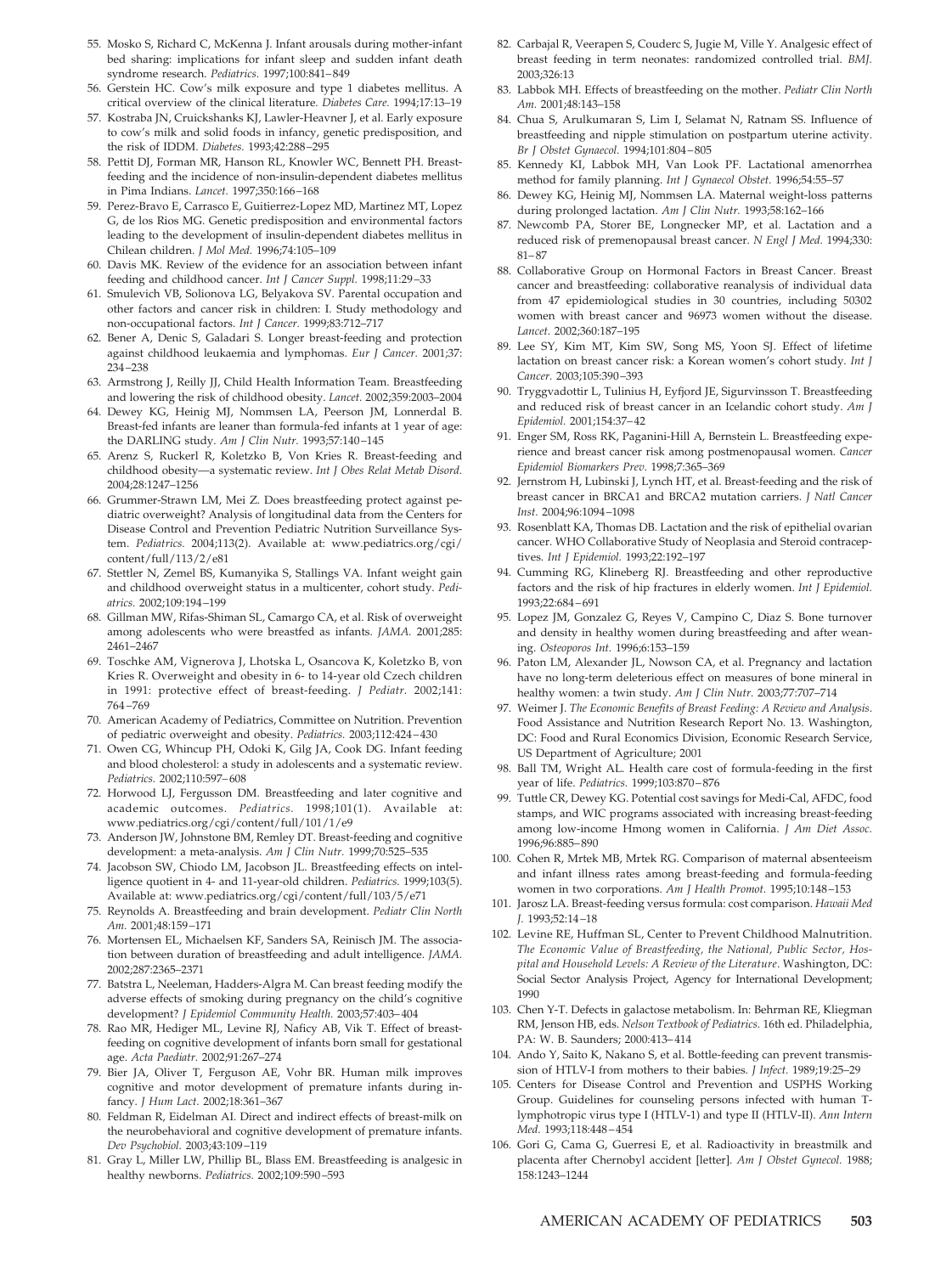- 107. Robinson PS, Barker P, Campbell A, Henson P, Surveyor I, Young PR. Iodine-131 in breast milk following therapy for thyroid carcinoma. *J Nucl Med.* 1994;35:1797–1801
- 108. Bakheet SM, Hammami MM. Patterns of radioiodine uptake by the lactating breast. *Eur J Nucl Med.* 1994;21:604 – 608
- 109. Egan PC, Costanza ME, Dodion P, Egorin MJ, Bachur NR. Doxorubicin and cisplatin excretion into human milk. *Cancer Treat Rep.* 1985;69: 1387–1389
- 110. American Academy of Pediatrics, Committee on Drugs. Transfer of drugs and other chemicals into human milk. *Pediatrics.* 2001;108: 776 –789
- 111. American Academy of Pediatrics. Transmission of infectious agents via human milk. In: Pickering LK, ed. *Red Book: 2003 Report of the Committee on Infectious Diseases*. 26th ed. Elk Grove Village, IL: American Academy of Pediatrics; 2003:118 –121
- 112. Read JS; American Academy of Pediatrics, Committee on Pediatric AIDS. Human milk, breastfeeding, and transmission of human immunodeficiency virus type 1 in the United States. *Pediatrics.* 2003;112: 1196 –1205
- 113. World Health Organization. *HIV and Infant Feeding: A Guide for Health Care Managers and Supervisors*. Publication Nos. WHO/FRH/NUT/ 98.2, UNAIDS/98.4, UNICEF/PD/NUT/(J)98.2. Geneva, Switzerland: World Health Organization; 1998
- 114. Kourtis AP, Buteera S, Ibegbu C, Belec L, Duerr A. Breast milk and HIV-1: vector of transmission or vehicle of protection? *Lancet Infect Dis.* 2003;3:786 –793
- 115. Coutsoudis A, Pillay K, Spooner E, Kuhn L, Coovadia HM. Influence of infant-feeding patterns on early mother-to-child transmission of HIV-I in Durban, South Africa: a prospective cohort study. South African Vitamin A Study Group. *Lancet.* 1999;354:471– 476
- 116. Coutsoudis A, Rollins N. Breast-feeding and HIV transmission: the jury is still out. *J Pediatr Gastroenterol Nutr.* 2003;36:434 – 442
- 117. Lawrence RA, Lawrence RM. Appendix E. Precautions and breastfeeding recommendations for selected maternal infections. In: *Breastfeeding: A Guide for the Medical Profession*. 5th ed. St Louis, MO: Mosby Inc; 1999:868 – 885
- 118. Berlin CM Jr, LaKind JS, Sonawane BR, et al. Conclusions, research needs, and recommendations of the expert panel: Technical Workshop on Human Milk Surveillance and Research for Environmental Chemicals in the United States. *J Toxicol Environ Health A.* 2002;65: 1929 –1935
- 119. Ribas-Fito N, Cardo E, Sala M, et al. Breastfeeding, exposure to organochlorine compounds, and neurodevelopment in infants. *Pediatrics.* 2003;111(5). Available at: www.pediatrics.org/cgi/content/full/111/ 5/e580
- 120. Hamprecht K, Maschmann J, Vochem M, Dietz K, Speer CP, Jahn G. Epidemiology of transmission of cytomegalovirus from mother to preterm infant by breastfeeding. *Lancet.* 2001;357:513–518
- 121. Yasuda A, Kimura H, Hayakawa M, et al. Evaluation of cytomegalovirus infections transmitted via breast milk in preterm infants with a real-time polymerase chain reaction assay. *Pediatrics.* 2003;111: 1333–1336
- 122. Friis H, Andersen HK. Rate of inactivation of cytomegalovirus in raw banked milk during storage at -20 degrees C and pasteurisation. *Br Med J (Clin Res Ed).* 1982;285:1604 –1605
- 123. Anderson PO. Alcohol and breastfeeding. *J Hum Lact.* 1995;11:321–323
- 124. American Academy of Pediatrics, Subcommittee on Hyperbilirubinemia. Management of hyperbilirubinemia in the newborn infant 35 or more weeks of gestation. *Pediatrics.* 2004;114:297–316
- 125. Ryan AS, Wenjun Z, Acosta A. Breastfeeding continues to increase into the new millennium. *Pediatrics.* 2002;110:1103–1109
- 126. Polhamus B, Dalenius K, Thompson D, et al. *Pediatric Nutrition Surveillance 2001 Report*. Atlanta, GA: US Department of Health and Human Services, Centers for Disease Control and Prevention; 2003
- 127. American College of Obstetricians and Gynecologists. Breastfeeding: maternal and infant aspects. *ACOG Educational Bulletin Number 258*. Washington, DC: American College of Obstetricians and Gynecologists; 2000
- 128. American Academy of Family Physicians. *AAFP Policy Statement on Breastfeeding*. Leawood, KS: American Academy of Family Physicians; 2001
- 129. Fifty-Fourth World Health Assembly. *Global Strategy for Infant and Young Child Feeding. The Optimal Duration of Exclusive Breastfeeding*. Geneva, Switzerland: World Health Organization; 2001
- 130. United Nations Children's Fund. *Breastfeeding: Foundation for a Healthy Future*. New York, NY: United Nations Children's Fund; 1999
- 131. Institute of Medicine, Committee on Nutritional Status During Pregnancy and Lactation. *Nutrition During Lactation*. Washington, DC: National Academy Press; 1991:24 –25, 161–171, 197–200
- 132. The Ross Mothers Survey. *Breastfeeding Trends Through 2002*. Abbott Park, IL: Ross Products Division, Abbot Laboratories; 2002
- 133. World Health Organization and United Nations Children's Fund. *Protecting, Promoting and Supporting Breast-Feeding: The Special Role of Maternity Services*. Geneva, Switzerland: World Health Organization; 1989:13–18
- 134. Powers NG, Naylor AJ, Wester RA. Hospital policies: crucial to breastfeeding success. *Semin Perinatol.* 1994;18:517–524
- 135. Freed GL, Clark SJ, Sorenson J, Lohr JA, Cefalo R, Curtis P. National assessment of physicians' breast-feeding knowledge, attitudes, training, and experience. *JAMA.* 1995;273:472– 476
- 136. Braveman P, Egerter S, Pearl M, Marchi K, Miller C. Problems associated with early discharge of newborn infants. *Pediatrics.* 1995;96: 716 –726
- 137. Williams LR, Cooper MK. Nurse-managed postpartum home care. *J Obstet Gynecol Neonatal Nurs.* 1993;22:25–31
- 138. Gielen AC, Faden RR, O'Campo P, Brown CH, Paige DM. Maternal employment during the early postpartum period: effects on initiation and continuation of breast-feeding. *Pediatrics.* 1991;87:298 –305
- 139. Ryan AS, Martinez GA. Breast-feeding and the working mother: a profile. *Pediatrics.* 1989;83:524 –531
- 140. Frederick IB, Auerback KG. Maternal-infant separation and breastfeeding. The return to work or school. *J Reprod Med.* 1985;30:523–526
- 141. Spisak S, Gross SS. *Second Followup Report: The Surgeon General's Workshop on Breastfeeding and Human Lactation*. Washington, DC: National Center for Education in Maternal and Child Health; 1991
- 142. World Health Assembly. *International Code of Marketing of Breast-Milk Substitutes*. Resolution of the 34th World Health Assembly. No. 34.22, Geneva, Switzerland: World Health Organization; 1981
- 143. Howard CR, Howard FM, Weitzman ML. Infant formula distribution and advertising in pregnancy: a hospital survey. *Birth.* 1994;21:14 –19
- 144. Howard FM, Howard CR, Weitzman M. The physician as advertiser: the unintentional discouragement of breast-feeding. *Obstet Gynecol.* 1993;81:1048 –1051
- 145. Freed GL, Jones TM, Fraley JK. Attitudes and education of pediatric house staff concerning breast-feeding. *South Med J.* 1992;85:483– 485
- 146. Williams EL, Hammer LD. Breastfeeding attitudes and knowledge of pediatricians-in-training. *Am J Prev Med.* 1995;11:26 –33
- 147. Gartner LM. Introduction. Breastfeeding in the hospital. *Semin Perinatol.* 1994;18:475
- 148. American Academy of Pediatrics, Committee on Nutrition. Breastfeeding. In: Kleinman RE, ed. *Pediatric Nutrition Handbook*. 5th ed. Elk Grove Village, IL: American Academy of Pediatrics; 2004:55– 85
- 149. American Dietetic Association. Position of the American Dietetic Association: breaking the barriers to breastfeeding. *J Am Diet Assoc.* 2001;101:1213–1220
- 150. Schanler RJ, Hurst NM. Human milk for the hospitalized preterm infant. *Semin Perinatol.* 1994;18:476 – 484
- 151. Lemons P, Stuart M, Lemons JA. Breast-feeding the premature infant. *Clin Perinatol.* 1986;13:111–122
- 152. Kron RE, Stein M, Goddard KE. Newborn sucking behavior affected by obstetric sedation. *Pediatrics.* 1966;37:1012–1016
- 153. Ransjo-Arvidson AB, Matthiesen AS, Lilja G, Nissen E, Widstrom AM, Uvnas-Moberg K. Maternal analgesia during labor disturbs newborn behavior: effects on breastfeeding, temperature, and crying. *Birth.* 2001;28:5–12
- 154. Widstrom A-M, Thingstrom-Paulsson J. The position of the tongue during rooting reflexes elicited in newborn infants before the first suckle. *Acta Paediatr.* 1993;82:281–283
- 155. Wolf L, Glass RP. *Feeding and Swallowing Disorders in Infancy: Assessment and Management*. San Antonio, TX: Harcourt Assessment, Inc; 1992
- 156. Righard L, Alade MO. Effect of delivery room routine on success of first breast-feed. *Lancet.* 1990;336:1105–1107
- 157. Wiberg B, Humble K, de Chateau P. Long-term effect on mother-infant behavior of extra contact during the first hour post partum. V. Follow-up at three years. Scand J Soc Med. 1989;17:181–191
- 158. Mikiel-Kostyra K, Mazur J, Boltruszko I. Effect of early skin-to-skin contact after delivery on duration of breastfeeding: a prospective cohort study. *Acta Paediatr.* 2002;91:1301–1306
- 159. Christensson K, Siles C, Moreno L, et al. Temperature, metabolic adaptation and crying in healthy, full-term newborns cared for skinto-skin or in a cot. *Acta Paediatr.* 1992;81:488 – 493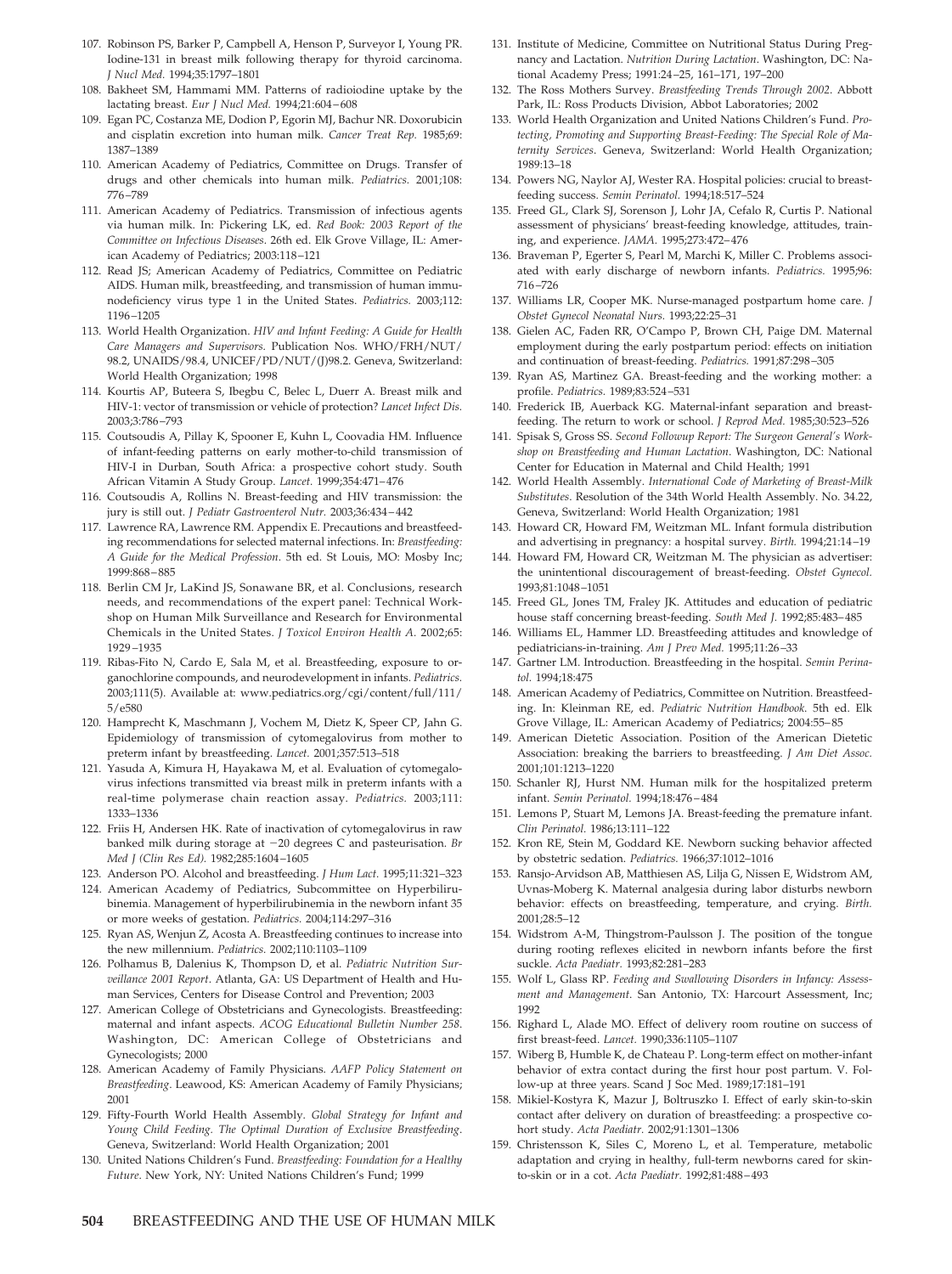- 160. Van Den Bosch CA, Bullough CH. Effect of early suckling on term neonates' core body temperature. *Ann Trop Paediatr.* 1990;10: 347–353
- 161. Sosa R, Kennell JH, Klaus M, Urrutia JJ. The effect of early motherinfant contact on breast feeding, infection and growth. In: Lloyd JL, ed. *Breast-feeding and the Mother*. Amsterdam, Netherlands: Elsevier; 1976: 179 –193
- 162. American Academy of Pediatrics, American College of Obstetricians and Gynecologists. Care of the neonate. In: Gilstrap LC, Oh W, eds. *Guidelines for Perinatal Care*. 5th ed. Elk Grove Village, IL: American Academy of Pediatrics; 2002:222
- 163. Shrago L. Glucose water supplementation of the breastfed infant during the first three days of life. *J Hum Lact.* 1987;3:82– 86
- 164. Goldberg NM, Adams E. Supplementary water for breast-fed babies in a hot and dry climate—not really a necessity. *Arch Dis Child.* 1983;58: 73–74
- 165. Eidelman AI. Hypoglycemia in the breastfed neonate. *Pediatr Clin North Am.* 2001;48:377–387
- 166. Howard CR, Howard FM, Lamphear B, de Blieck EA, Eberly S, Lawrence RA. The effects of early pacifier use on breastfeeding duration. *Pediatrics.* 1999;103(3). Available at: www.pediatrics.org/cgi/content/ full/103/3/e33
- 167. Howard CR, Howard FM, Lanphear B, et al. Randomized clinical trial of pacifier use and bottle-feeding or cupfeeding and their effect on breastfeeding. *Pediatrics.* 2003;111:511–518
- 168. Schubiger G, Schwarz U, Tonz O. UNICEF/WHO Baby-Friendly Hospital Initiative: does the use of bottles and pacifiers in the neonatal nursery prevent successful breastfeeding? Neonatal Study Group. *Eur J Pediatr.* 1997;156:874 – 877
- 169. Kramer MS, Barr RG, Dagenais S, et al. Pacifier use, early weaning, and cry/fuss behavior: a randomized controlled trial. *JAMA.* 2001;286: 322–326
- 170. Gunther M. Instinct and the nursing couple. *Lancet.* 1955;1:575–578
- 171. Klaus MH. The frequency of suckling. A neglected but essential ingredient of breast-feeding. *Obstet Gynecol Clin North Am.* 1987;14: 623– 633
- 172. Procianoy RS, Fernandes-Filho PH, Lazaro L, Sartori NC, Drebes S. The influence of rooming-in on breastfeeding. *J Trop Pediatr.* 1983;29: 112–114
- 173. Anderson GC. Risk in mother-infant separation postbirth. *Image J Nurs Sch.* 1989;21:196 –199
- 174. Riordan J, Bibb D, Miller M, Rawlins T. Predicting breastfeeding duration using the LATCH breastfeeding assessment tool. *J Hum Lact.* 2001;17:20 –23
- 175. Hall RT, Mercer AM, Teasley SL, et al. A breast-feeding assessment score to evaluate the risk for cessation of breast-feeding by 7 to 10 days of age. *J Pediatr.* 2002;141:659 – 664
- 176. American Academy of Pediatrics, Committee on Practice and Ambulatory Medicine. Recommendations for preventive pediatric health care. *Pediatrics.* 2000;105:645– 646
- 177. American Academy of Pediatrics, Committee on Fetus and Newborn. Hospital stay for healthy term newborns. *Pediatrics.* 1995;96:788 –790
- 178. Ahn CH, MacLean WC Jr. Growth of the exclusively breast-fed infant. *Am J Clin Nutr.* 1980;33:183–192
- 179. Brown KH, Dewey KG, Allen LH. *Complementary Feeding of Young Children in Developing Countries: A Review of Current Scientific Knowledge*. Publication No. WHO/NUT/98.1. Geneva, Switzerland: World Health Organization; 1998
- 180. Heinig MJ, Nommsen LA, Peerson JM, Lonnerdal B, Dewey KG. Intake and growth of breast-fed and formula-fed infants in relation to the timing of introduction of complementary foods: the DARLING study. Davis Area Research on Lactation, Infant Nutrition, and Growth. *Acta Paediatr.* 1993;82:999 –1006
- 181. Kramer MS, Kakuma R. *The Optimal Duration of Exclusive Breastfeeding. A Systematic Review*. Geneva, Switzerland: World Health Organization; 2002
- 182. Chantry CJ, Howard CR, Auinger P. Breastfeeding fully for 6 months vs. 4 months decreases risk of respiratory tract infection [abstract 1114]. *Pediatr Res.* 2002;51:191A
- 183. Dewey KG, Cohen RJ, Brown KH, Rivera LL. Effects of exclusive breastfeeding for four versus six months on maternal nutritional status and infant motor development: results of two randomized trials in Honduras. *J Nutr.* 2001;131:262–267
- 184. Butte NF, Lopez-Alarcon MG, Garza C. *Nutrient Adequacy of Exclusive Breastfeeding for the Term Infant During the First Six Months of Life*. Geneva, Switzerland: World Health Organization; 2002
- 185. Sugarman M, Kendall-Tackett KA. Weaning ages in a sample of American women who practice extended breastfeeding. *Clin Pediatr (Phila).* 1995;34:642– 647
- 186. Dallman PR. Progress in the prevention of iron deficiency in infants. *Acta Paediatr Scand Suppl.* 1990;365:28 –37
- 187. Domellof M, Lonnerdal B, Abrams SA, Hernell O. Iron absorption in breast-fed infants: effects of age, iron status, iron supplements, and complementary foods. *Am J Clin Nutr.* 2002;76:198 –204
- 188. American Academy of Pediatrics, Committee on Fetus and Newborn, and American College of Obstetricians and Gynecologists. Nutritional needs of preterm neonates. In: *Guidelines for Perinatal Care*. 5th ed. Washington, DC: American Academy of Pediatrics, American College of Obstetricians and Gynecologists; 2002:259 –263
- 189. American Academy of Pediatrics, Committee on Nutrition. Nutritional needs of the preterm infant. In: Kleinman RE, ed. *Pediatric Nutrition Handbook*. 5th ed. Elk Grove Village, IL: American Academy of Pediatrics; 2004:23–54
- 190. Pisacane A, De Vizia B, Valiante A, et al. Iron status in breast-fed infants. *J Pediatr.* 1995;127:429 – 431
- 191. Griffin IJ, Abrams SA. Iron and breastfeeding. *Pediatr Clin North Am.* 2001;48:401– 413
- 192. Dewey KG, Cohen RJ, Rivera LL, Brown KH. Effects of age of introduction of complementary foods on iron status of breastfed infants in Honduras. *Am J Clin Nutr.* 1998;67:878 – 884
- 193. Naylor AJ, Morrow AL. *Developmental Readiness of Normal Full Term Infants to Progress From Exclusive Breastfeeding to the Introduction of Complementary Foods: Reviews of the Relevant Literature Concerning Infant Immunologic, Gastrointestinal, Oral Motor and Maternal Reproductive and Lactational Development*. Washington, DC: Wellstart International and the LINKAGES Project/Academy of Educational Development; 2001
- 194. Cohen RJ, Brown KH, Canahuati J, Rivera LL, Dewey KG. Determinants of growth from birth to 12 months among breast-fed Honduran infants in relation to age of introduction of complementary foods. *Pediatrics.* 1995;96:504 –510
- 195. Ashraf RN, Jalil F, Aperia A, Lindblad BS. Additional water is not needed for healthy breast-fed babies in a hot climate. *Acta Paediatr.* 1993;82:1007–1011
- 196. Huffman SL, Ford K, Allen H, Streble P. Nutrition and fertility in Bangladesh: breastfeeding and post partum amenorrhoea. *Popul Stud (Camb).* 1987;41:447– 462
- 197. Dettwyler KA. A time to wean: the hominid blueprint for the natural age of weaning in modern human populations. In: Stuart-Macadam P, Dettwyler KA, eds. *Breastfeeding: Biocultural Perspectives*. Hawthorne, NY: Aldine de Gruyter; 1995:39 –73
- 198. American Academy of Pediatrics, Committee on Nutrition. Iron fortification of infant formulas. *Pediatrics.* 1999;104:119 –123
- 199. American Academy of Pediatrics, Committee on Fetus and Newborn. Controversies concerning vitamin K and the newborn. *Pediatrics.* 2003; 112:191–192
- 200. Hansen KN, Ebbesen F. Neonatal vitamin K prophylaxis in Denmark: three years' experience with oral administration during the first three months of life compared with one oral administration at birth. *Acta Paediatr.* 1996;85:1137–1139
- 201. Gartner LM, Greer FR; American Academy of Pediatrics, Section on Breastfeeding and Committee on Nutrition. Prevention of rickets and vitamin D deficiency: new guidelines for vitamin D intake. *Pediatrics.* 2003;111:908 –910
- 202. Centers for Disease Control and Prevention. Recommendations for using fluoride to prevent and control dental caries in the United States. *MMWR Recomm Rep.* 2001;50(RR-14):1– 42
- 203. Blair PS, Fleming PJ, Smith IJ, et al. Babies sleeping with parents: case-control study of factors influencing the risk of the sudden infant death syndrome. *BMJ.* 1999;319:1457–1462
- 204. Charpak N, Ruiz-Pelaez JG, Figueroa de C Z, Charpak Y. Kangaroo mother versus traditional care for newborn infants  $\leq 2000$  grams: a randomized, controlled trial. *Pediatrics.* 1997;100:682– 688
- 205. Hurst N, Valentine CJ, Renfro L, Burns P, Ferlic L. Skin-to-skin holding in the neonatal intensive care influences maternal milk volume. *J Perinatol.* 1997;17:213–217
- 206. Hughes V. Guidelines for the establishment and operation of a human milk bank. *J Hum Lact.* 1990;6:185–186
- 207. Human Milk Banking Association of North America. *Guidelines for Establishment and Operation of a Donor Human Milk Bank*. Raleigh, NC: Human Milk Banking Association of North America Inc; 2003
- 208. Arnold LD. Clinical uses of donor milk. *J Hum Lact.* 1990;6:132–133